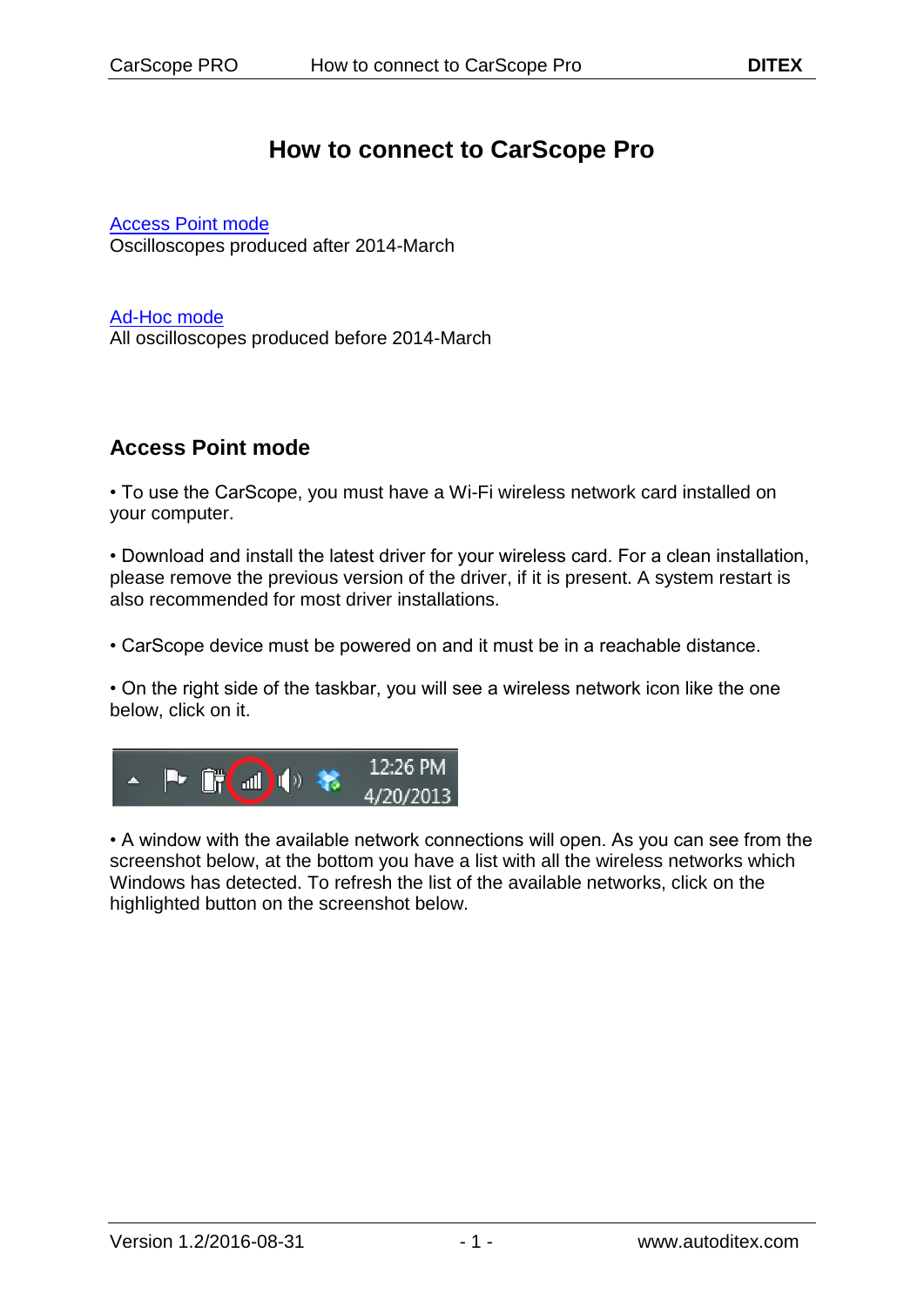

• You can scroll down through the list of the available networks. If you leave your mouse cursor over a network for a second, you will see more details about it. Windows will show the following: network name, signal strength, the type of wireless security used (if any) and its Service Set identifier (SSID).

| Currently connected to:<br><b>DITEX</b><br>Internet access |                                                          |  |
|------------------------------------------------------------|----------------------------------------------------------|--|
| <b>Wireless Network Connection</b>                         |                                                          |  |
| CarScope-c5                                                |                                                          |  |
| <b>DITEX</b>                                               | Name: CarScope-c5                                        |  |
| <b>JIKANET</b>                                             | Signal Strength: Excellent<br>Security Type: WPA2-PSK    |  |
|                                                            | Radio Type: 802.11g<br>InternetGroup_4 SSID: CarScope-c5 |  |
| InternetGroup_9A83                                         |                                                          |  |
| Ti-Yo                                                      |                                                          |  |
| Tomanov                                                    |                                                          |  |
| Open Network and Sharing Center                            |                                                          |  |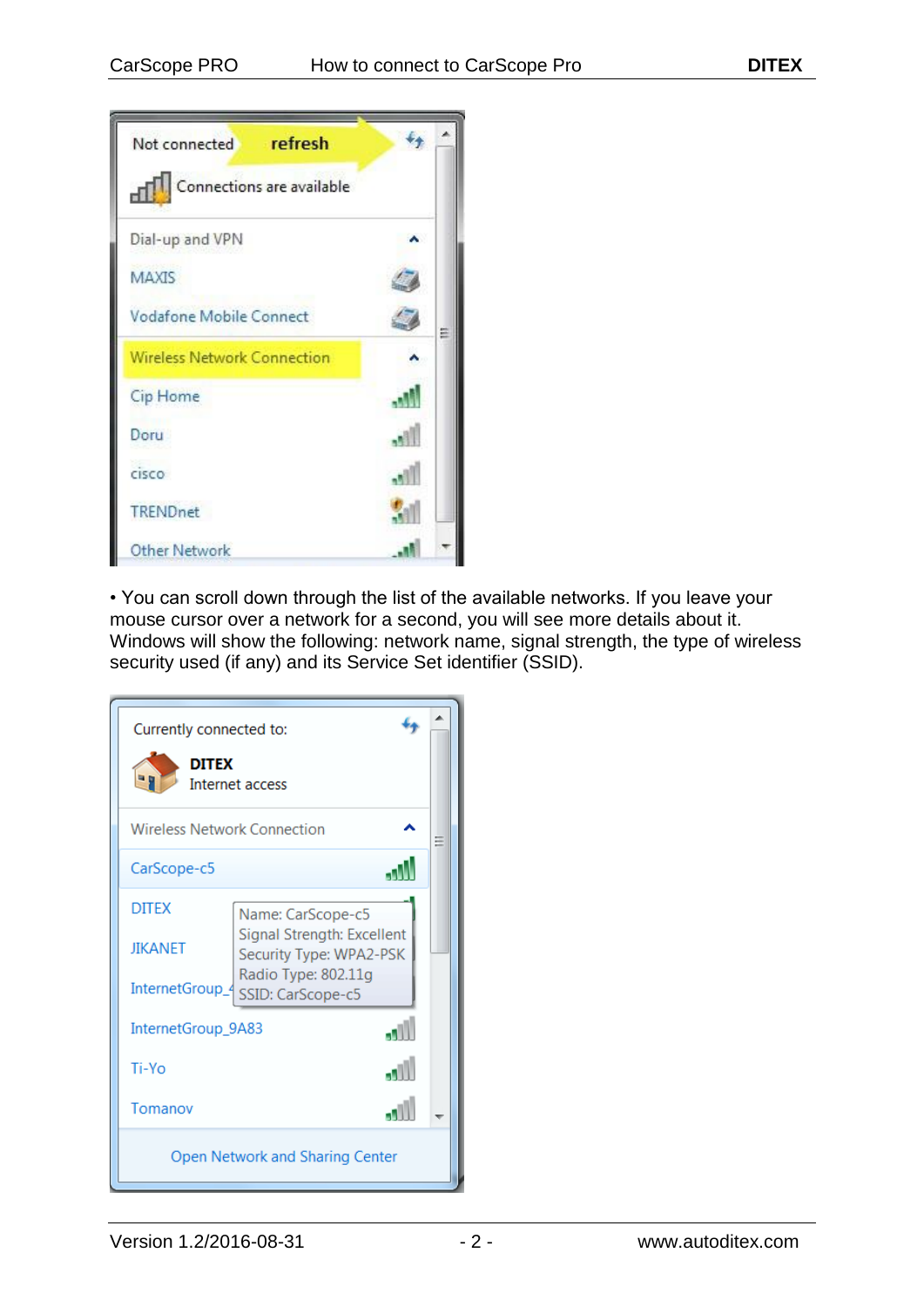• Connect to the CarScope-xx network from your computer. It may take a few

seconds for Windows to assign an IP address and connect to the network. This network may request a pass phrase or pass key.

| Currently connected to:<br><b>DITEX</b><br>Internet access |      |  |
|------------------------------------------------------------|------|--|
| <b>Wireless Network Connection</b>                         |      |  |
| <b>DITEX</b>                                               |      |  |
| CarScope-c5                                                |      |  |
| ✔ Connect automatically                                    | nect |  |
| <b>JIKANET</b>                                             |      |  |
| InternetGroup_450B                                         | ٠H   |  |
| InternetGroup_9A83                                         |      |  |
| Ti-Yo                                                      |      |  |
| Open Network and Sharing Center                            |      |  |

CarScope network name usually starts with CarScope-xx as it is highlighted above.

Once you decided on which network to connect to, click on it. If you plan to use that network in the future, make sure you check the box that says 'Connect automatically'. This way, when you start your laptop next time, in the same area, it will automatically connect to this wireless network without requesting any manual intervention. Next, click on the Connect button.

If this network requests a pass phrase or pass key, enter the string that is shown bellow.

| <b>Connect to a Network</b>   |                        |        |
|-------------------------------|------------------------|--------|
| Type the network security key |                        |        |
| Security key:                 | autoditex              |        |
|                               | <b>Hide characters</b> |        |
|                               |                        |        |
|                               | OK                     | Cancel |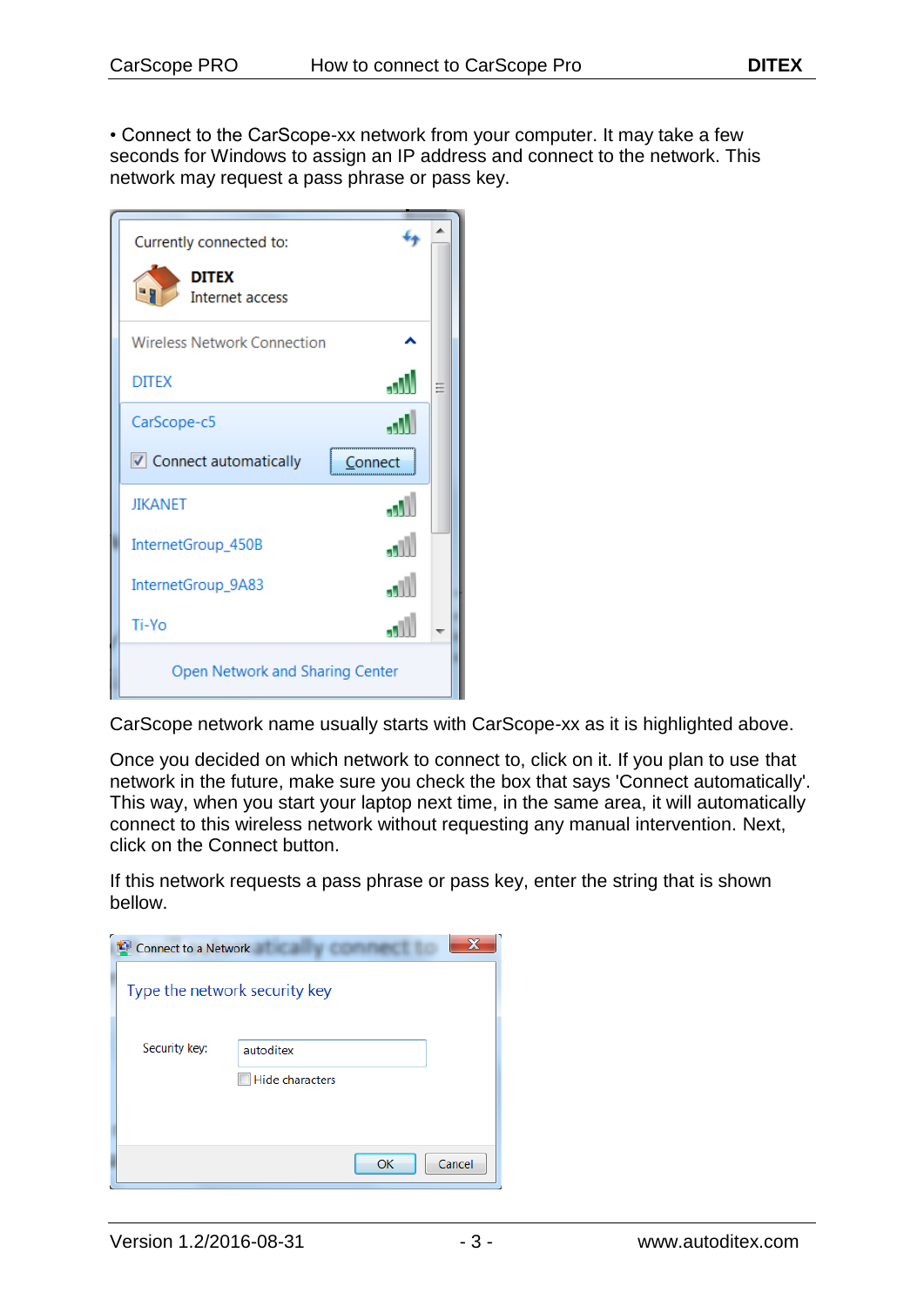If everything is OK, Windows will connect to the CarScope network that you selected. When the connection is successful, the wireless icon from your taskbar changes as shown below.

| Currently connected to:              |  |  |
|--------------------------------------|--|--|
| <b>DITEX</b><br>Internet access      |  |  |
| CarScope-c5<br>No Internet access    |  |  |
| <b>Wireless Network Connection</b>   |  |  |
| <b>Connected</b><br>CarScope-c5      |  |  |
| <b>DITEX</b><br>الله                 |  |  |
| <b>JIKANET</b><br>۰M                 |  |  |
| InternetGroup_450B<br>٠M             |  |  |
| Ti-Yo<br>الرو                        |  |  |
| лU<br>Tomanow                        |  |  |
| Open Network and Sharing Center      |  |  |
| 15:29<br>自己の<br>99%<br>щI<br>Е<br>٩ŏ |  |  |

NOTE: This procedure works only if your wireless adapter is enabled. If it is not enabled, you won't see any wireless networks being available. The procedure of enabling the wireless adapter is different for each laptop model.

[TOP](#page-0-1)

## <span id="page-3-0"></span>**Ad-Hoc mode**

• To use the CarScope, you must have a Wi-Fi wireless network card installed on your computer.

• Download and install the latest driver for your wireless card. For a clean installation, please remove the previous version of the driver, if it is present. A system restart is also recommended for most driver installations.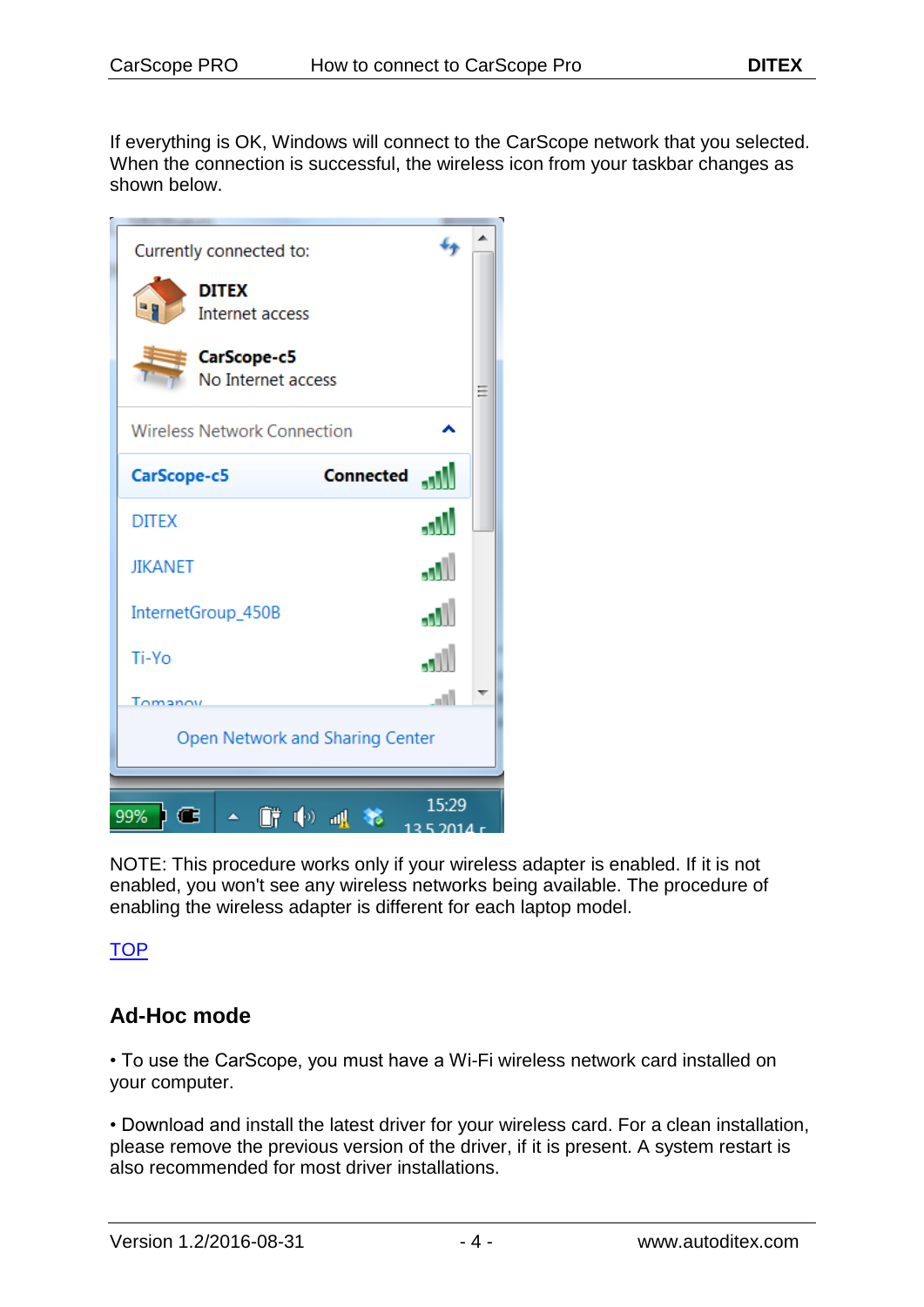• Optimize wireless channel number for the best performance.

You should change the channel number in ad-hoc mode of your computer's wireless adapter to be the same as the CarScope: channel 1 (see below)

| X<br>Intel(R) WiFi Link 5100 AGN Properties                                                                                                                                                                                                                                          |                                        |  |  |
|--------------------------------------------------------------------------------------------------------------------------------------------------------------------------------------------------------------------------------------------------------------------------------------|----------------------------------------|--|--|
| Advanced<br>General<br>Driver                                                                                                                                                                                                                                                        | Details   Resources   Power Management |  |  |
| The following properties are available for this network adapter. Click the<br>property you want to change on the left, and then select its value on the<br><b>right</b>                                                                                                              |                                        |  |  |
| Property:                                                                                                                                                                                                                                                                            | Value:                                 |  |  |
| 802.11n Channel Width for band 2.4<br>802 11n Channel Width for band 5.2<br>802.11n Mode                                                                                                                                                                                             | ÷                                      |  |  |
| Ad Hoc Channel 802.11 b/g<br>Ad Hoc Default Wireless Mode<br>Ad Hoc Power Management<br>Ad Hoc QoS Mode<br><b>Fat Channel Intolerant</b><br><b>Mixed Mode Protection</b><br>Roaming Aggressiveness<br><b>Throughput Enhancement</b><br><b>Transmit Power</b><br><b>Wireless Mode</b> |                                        |  |  |
|                                                                                                                                                                                                                                                                                      |                                        |  |  |
|                                                                                                                                                                                                                                                                                      | OK<br>Cancel                           |  |  |

• CarScope device must be powered on and it must be in a reachable distance.

• Connect to the WiFly-GSX-xx network from your computer. It may take a few minutes for Windows to assign an IP address and connect to the network. This is an open network and does not require a pass phrase or pass key. Embedded Wi-Fi module only supports OPEN mode for creating ad hoc networks.

### IMPORTANT NOTE:

If your computer has both wireless and wired interface hardware, you must disable the wired LAN interface hardware before connecting to the CarScope. If the wired LAN is enabled, the computer may assign an IP address that is not on the same subnet as in the embedded CarScope Wi-Fi module.

The automatically assigned IP address must be on the 169.254.x.y subnet, otherwise the embedded Wi-Fi module will not be accessible.

• The embedded in CarScope Wi-Fi module creates an ad-hoc network with the following settings:

 SSID: WiFly-GSX-xx Channel: 1 DHCP: Off IP address: 169.254.1.1 Netmask: 255.255.0.0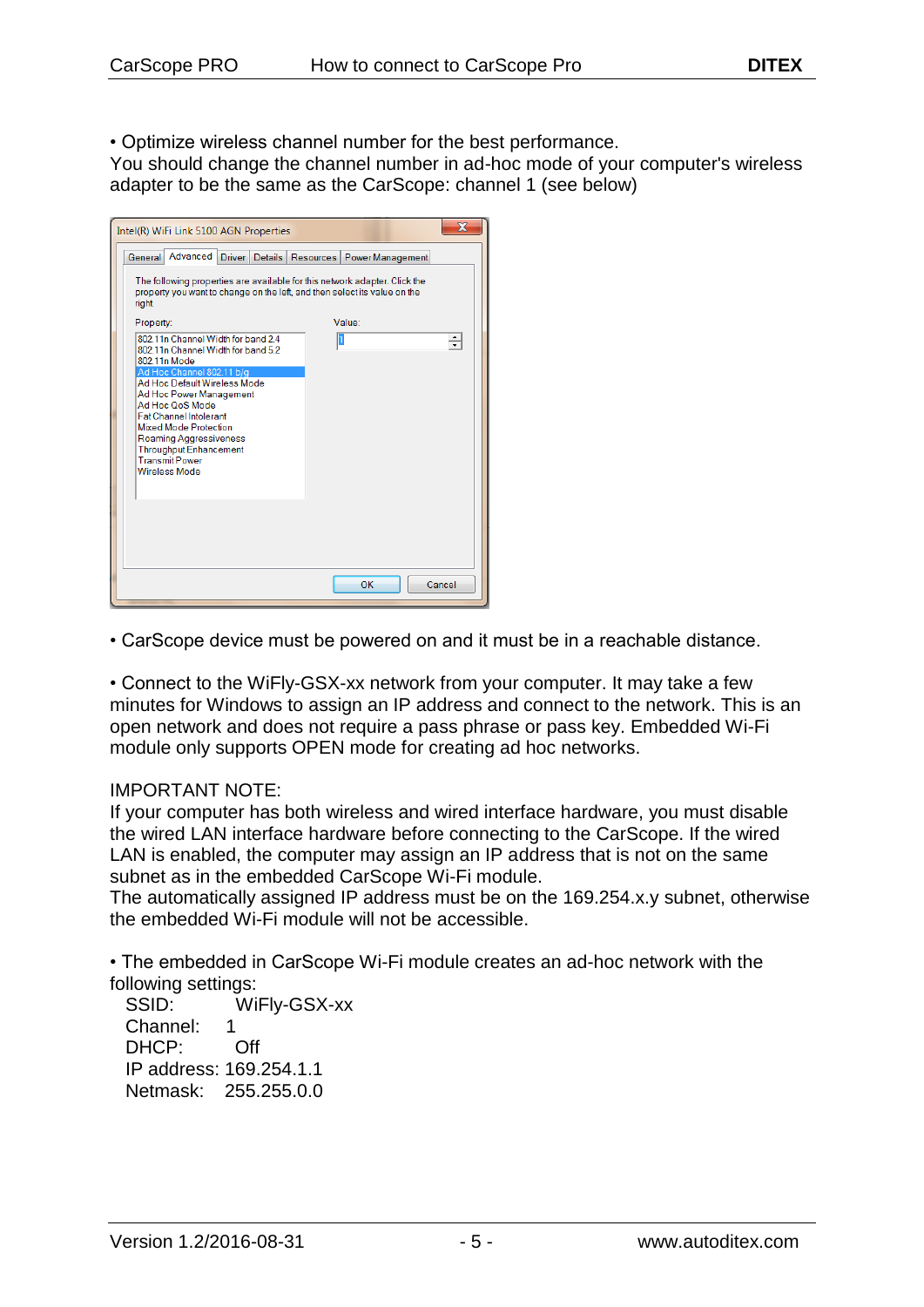### **How to connect wirelessly to CarScope Pro in Windows 7** (ad-hoc mode\*)

On the right side of the taskbar, you will see a wireless network icon like the one below, click on it.



A window with the available network connections will open. As you can see from the screenshot below, at the bottom you have a list with all the wireless networks which Windows 7 has detected. To refresh the list of the available networks, click on the highlighted button on the screenshot below.

| Not connected refresh              |   |
|------------------------------------|---|
| Connections are available          |   |
| Dial-up and VPN                    |   |
| <b>MAXIS</b>                       |   |
| Vodafone Mobile Connect            | Ξ |
| <b>Wireless Network Connection</b> |   |
| Cip Home                           |   |
| Doru                               |   |
| <b>CISCO</b>                       |   |
| TRENDnet                           |   |
| <b>Other Network</b>               |   |

You can scroll down through the list of the available networks. If you leave your mouse cursor over a network for a second, you will see more details about it. Windows 7 will show the following: network name, signal strength, the type of wireless security used (if any) and its Service Set identifier (SSID).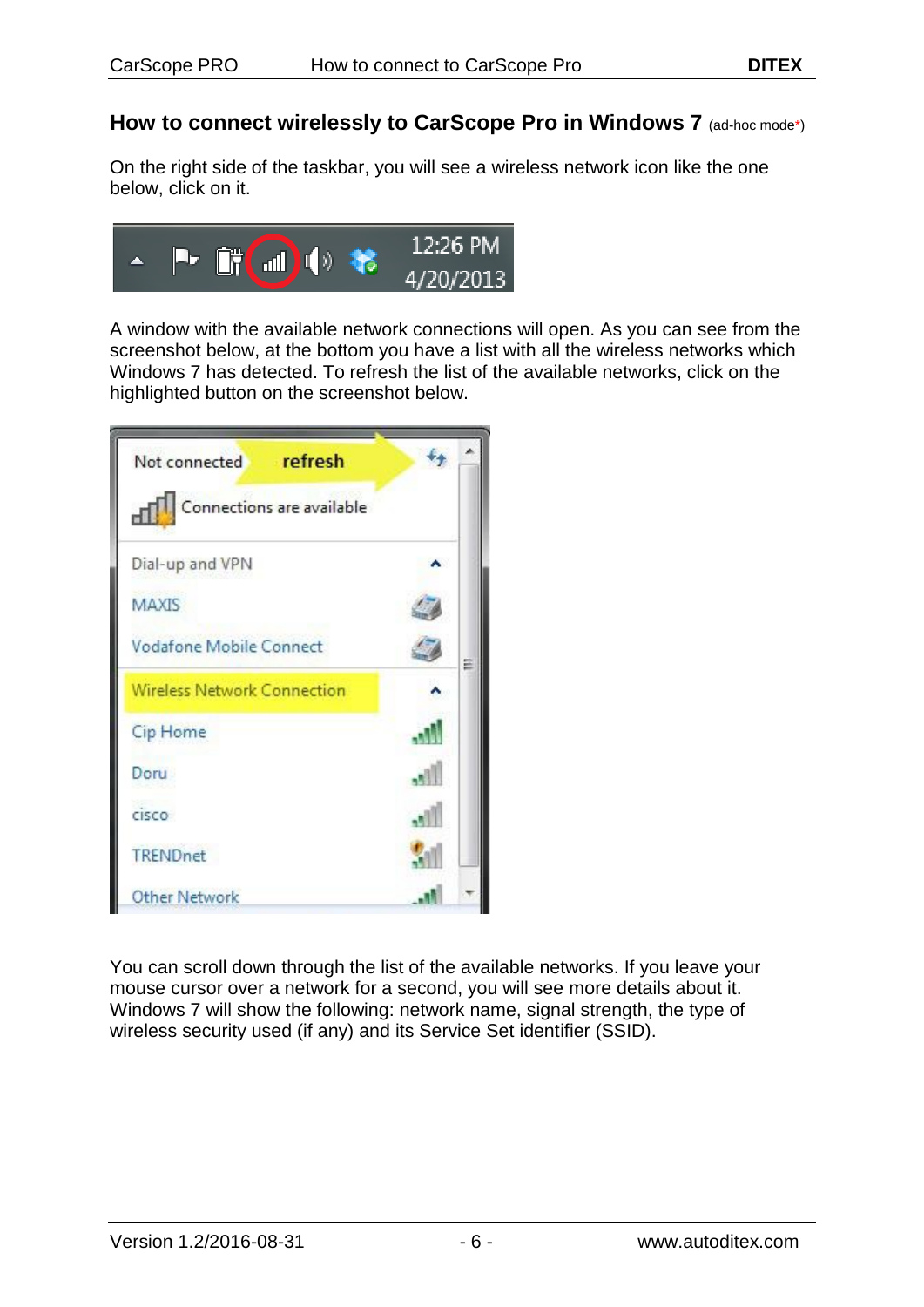| Not connected                      |                                                  |
|------------------------------------|--------------------------------------------------|
|                                    | Connections are available                        |
| <b>Wireless Network Connection</b> |                                                  |
| dinio-georgiev                     |                                                  |
| Wifly-GSX-54                       |                                                  |
| <b>Go AwaY</b>                     | Name: Wifly-GSX-54<br>Signal Strength: Excellent |
| veleva                             | Security Type: Unsecured<br>Radio Type: 802.11g  |
| Ti-Yo                              | SSID: Wifly-GSX-54                               |
| <b>Salon Wella</b>                 |                                                  |
| dani                               |                                                  |

CarScope network name usually starts with WyFly-GSX-xx as it is highlighted above.

Once you decided on which network to connect to, click on it. If you plan to use that network in the future, make sure you check the box that says 'Connect automatically'. This way, when you start your laptop next time, in the same area, it will automatically connect to this wireless network without requesting any manual intervention. Next, click on the Connect button.

If everything is OK, Windows 7 will connect to the CarScope network that you selected.

But it is important to note, that the connection is still not ready until the text "Identifying…" is being displayed.

| Currently connected to:     |                            |  |
|-----------------------------|----------------------------|--|
| No network access           | Identifying (Wifly-GSX-54) |  |
| Wireless Network Connection |                            |  |
| Wifly-GSX-54                | Connected                  |  |

When the connection is successful, the wireless icon from your taskbar changes as shown below.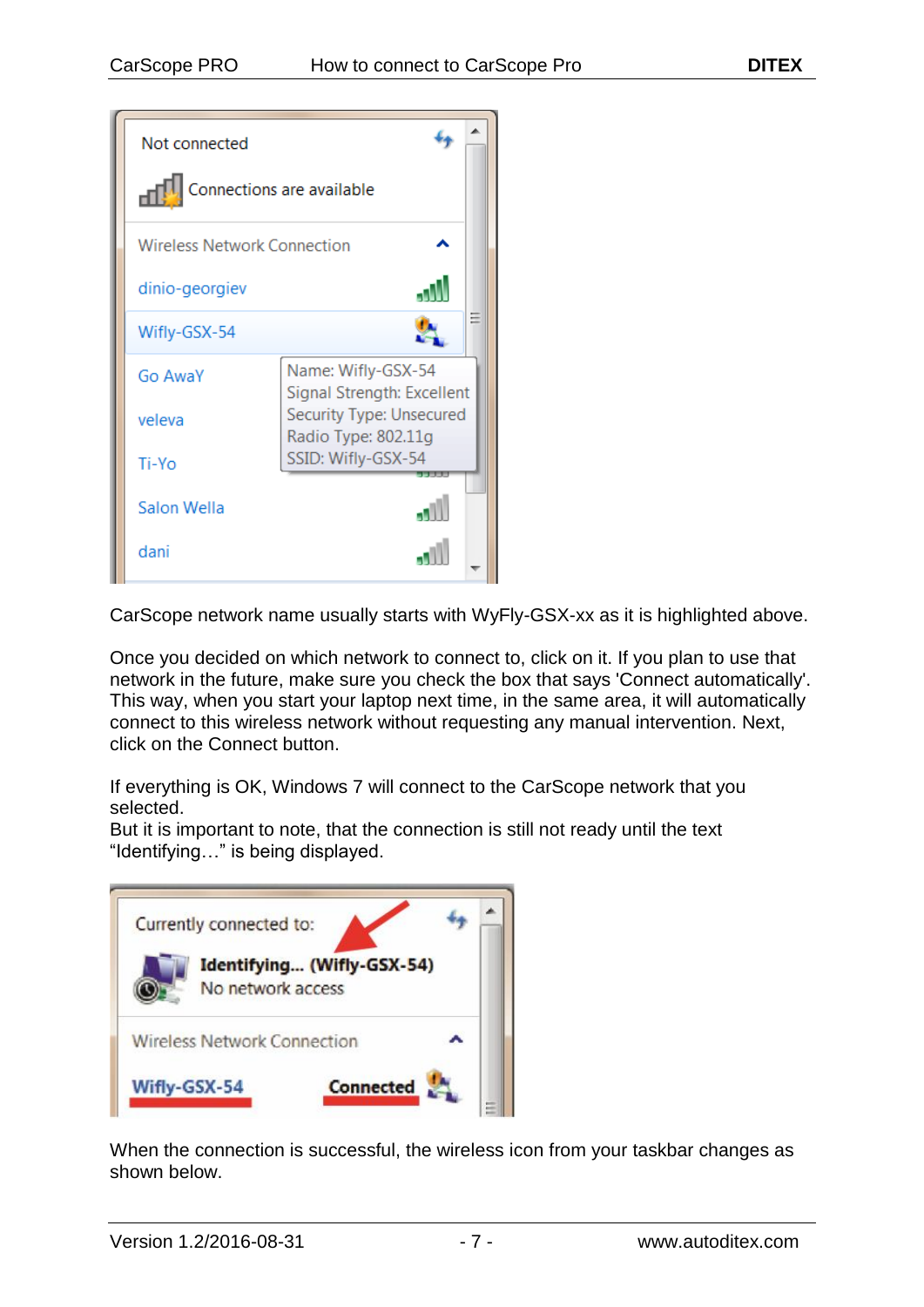

NOTE: This procedure works only if your wireless adapter is enabled. If it is not enabled, you won't see any wireless networks being available. The procedure of enabling the wireless adapter is different for each model of laptop.

### **How to assign a static IP address** (optional)

In most cases, IP address is assigned through automatic IP. The assigned IP address can also be set to static. The use of static IP address significantly reduces connection time.

When the PC wireless network connection properties are configured to connect to a static IP address, any IP address from 169.254.1.2 to 169.254.1.10 can be used.

#### In Windows XP:

| Internet Protocol (TCP/IP) Properties<br>General |                                                                                                                                                        |  |
|--------------------------------------------------|--------------------------------------------------------------------------------------------------------------------------------------------------------|--|
| the appropriate IP settings.                     | You can get IP settings assigned automatically if your network supports.<br>this capability. Otherwise, you need to ask your network administrator for |  |
| Obtain an IP address automatically               |                                                                                                                                                        |  |
| ⊙ Use the following IP address:                  |                                                                                                                                                        |  |
| IP address:                                      | 169 254 1 10                                                                                                                                           |  |
| Subnet mask:                                     | 255.255.0.0                                                                                                                                            |  |
| Default gateway:                                 |                                                                                                                                                        |  |
| Obtain DNS server address automatically          |                                                                                                                                                        |  |
| ⊙ Use the following DNS server addresses:        |                                                                                                                                                        |  |
| Preferred DNS server:                            |                                                                                                                                                        |  |
| Alternate DNS server:                            |                                                                                                                                                        |  |
|                                                  | Advanced                                                                                                                                               |  |
| OK<br>Cancel                                     |                                                                                                                                                        |  |